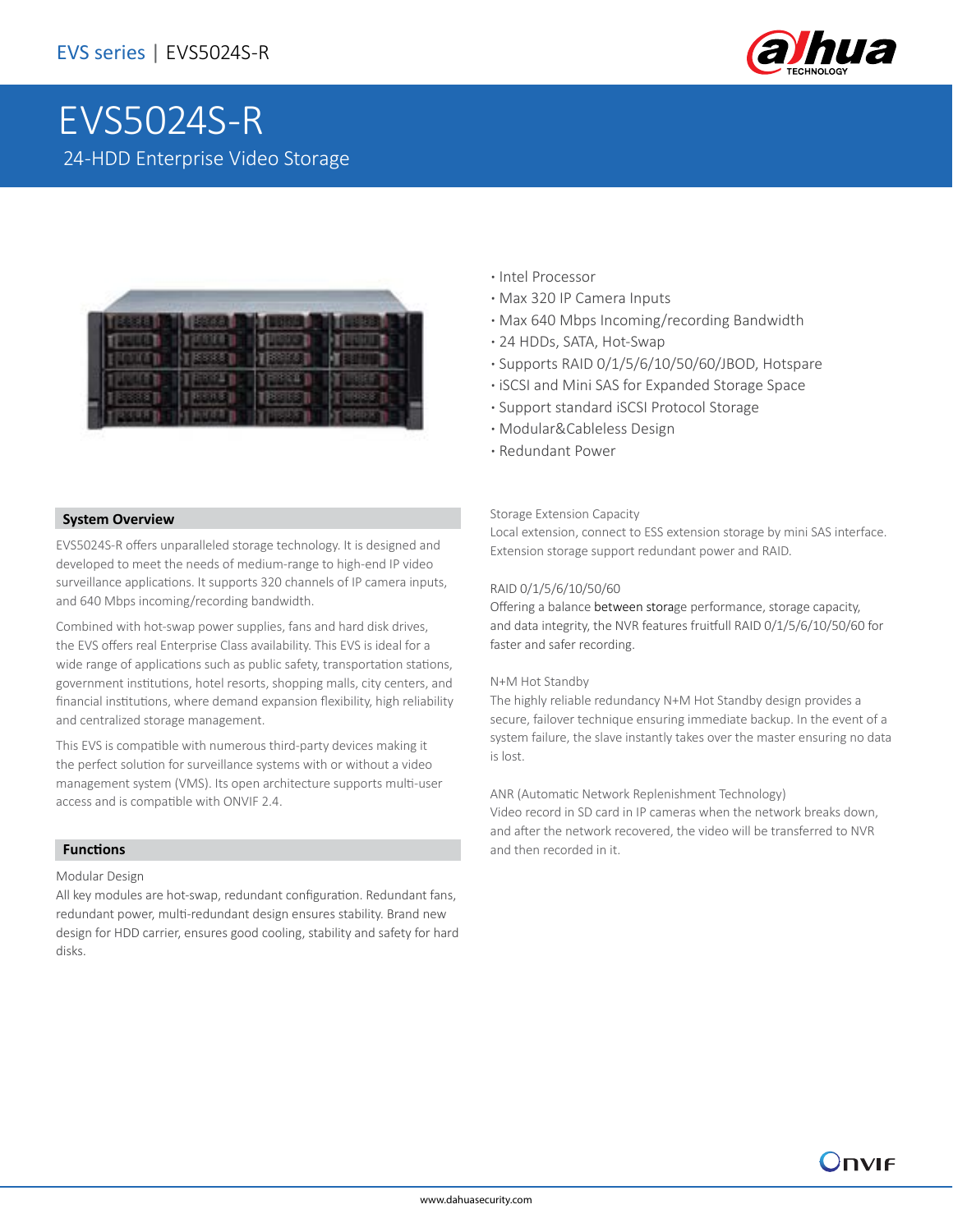# EVS5024S-R

### **Technical Specification**

| эуэгент                       |                                                                                                                                                                        |  |
|-------------------------------|------------------------------------------------------------------------------------------------------------------------------------------------------------------------|--|
| <b>Main Processor</b>         | 64-bit high-performance Intel processor                                                                                                                                |  |
| Controller                    | Single controller                                                                                                                                                      |  |
| Memory                        | 4GB by default                                                                                                                                                         |  |
| <b>Operating System</b>       | Embedded LINUX                                                                                                                                                         |  |
| User Interface                | Web                                                                                                                                                                    |  |
| Working Mode                  |                                                                                                                                                                        |  |
| Video Stream Mode             | 320-channel (640Mbps) incoming and recording<br>, 160-channel (320Mbps) forwarding, 32-channel<br>(64Mbps) playback                                                    |  |
| <b>IP SAN Mode</b>            | Storage bandwith ≤2.7Gbps<br>Write-through: 320Mbps; Write-back: 480Mbps                                                                                               |  |
| Storage                       |                                                                                                                                                                        |  |
| <b>HDD Amount</b>             | 24 HDDs, Up to 10TB capacity for each HDD<br>SATA HDD composite connection                                                                                             |  |
| miniSAS                       | 2 miniSAS ports, for storage extension                                                                                                                                 |  |
| <b>HDD</b> Installation       | Additional HDD bracket,<br>HDD hot-swap, HDD online replacement                                                                                                        |  |
| <b>HDD Mode</b>               | Single, RAID 0/1/5/6/10/50/60(Enterprise-level<br>HDDs are recommended), JBOD, hotspare                                                                                |  |
| Storage Management            |                                                                                                                                                                        |  |
| <b>HDD Manager</b>            | Non-working HDD hibernation to guarantee<br>sound ventilation, reduce power consumption and<br>enhance HDD life span<br>HDD bad track mapping to enhance HDD life span |  |
| <b>RAID Rebuild</b>           | Dynamically adjust RAID rebuild speed to guarantee<br>system load balance                                                                                              |  |
| Logic Volume Manager          | Support iSCSI volume management, NAS(SMB/NFS/<br>FTP) volume management                                                                                                |  |
| Snapshot                      | Support snapshot function, create user volume to<br>back data.                                                                                                         |  |
| <b>Extract Frame</b>          | Support extracting P frame function. Customizied<br>extracting period and frame rate setup.                                                                            |  |
| <b>Cluster Service</b>        | N+M cluster service                                                                                                                                                    |  |
| <b>ANR</b>                    | After diconnection, system can download the<br>record file from the SD card on the network camera<br>to maintain the full record file.                                 |  |
| <b>Shortcut RAID Creation</b> | Click one button to create RAID conveniectly.                                                                                                                          |  |
| Playback and Backup           |                                                                                                                                                                        |  |
| Search Mode                   | Time/Date, Channel, Alarm, MD and Exact Search<br>(accurate to second)                                                                                                 |  |
| <b>Playback Function</b>      | Play, Pause, Stop, Fast play, Slow play, Full screen,<br>Backup selection, Digital zoom                                                                                |  |
| Backup Mode                   | USB Device/Network/eSATA Device                                                                                                                                        |  |
| Third-party Support           |                                                                                                                                                                        |  |
| Third-party Support           | Dahua, AEBell, Arecont, AXIS, Dynacolor, HIKVISION,<br>LG, Panasonic, PSIA, Samsung, Sony, Vivotec, and<br>more                                                        |  |
|                               |                                                                                                                                                                        |  |

| Recording                            |                                                                                                                                                                                                           |
|--------------------------------------|-----------------------------------------------------------------------------------------------------------------------------------------------------------------------------------------------------------|
| IP Camera Input                      | 320 Channel                                                                                                                                                                                               |
| <b>Record Rate</b>                   | 640 Mbps                                                                                                                                                                                                  |
| Record Mode                          | Manual, Schedule(Regular, Continous), Motion<br>Detection, Alarm                                                                                                                                          |
| Record Interval                      | $10$ 120 min(default 60 min)<br>Pre-record 1 ~ 30 sec, Post-record 10 ~ 300 sec.<br>I frame storage by period.                                                                                            |
| <b>Auxiliary Interface</b>           |                                                                                                                                                                                                           |
| <b>USB</b>                           | 2 USB 3.0                                                                                                                                                                                                 |
| eSATA                                | 1 eSATA                                                                                                                                                                                                   |
| RS232                                | 1 Port, for PC communication and Keyboard                                                                                                                                                                 |
| Network                              |                                                                                                                                                                                                           |
| Interface                            | 1 management RJ-45 ports (10/100/1000Mbps)<br>4 data RJ-45 ports (10/100/1000Mbps)                                                                                                                        |
| Network Mode                         | Multi-address, Fault-tolerance, Load balance, Link<br>aggregation                                                                                                                                         |
| <b>Network Function</b>              | HTTP, HTTPs, TCP/IP, IPv4/IPv6, UPnP, RTP, RTCP,<br>RTSP, UDP, SMTP, NTP, DHCP, DNS, IP Filter,<br>PPPoE,DDNS, iSCSI, SMB, NFS, FTP, Alarm Server, IP<br>Search (Support Dahua IP camera, DVR, NVS, etc.) |
| <b>Expansion Interface</b>           | 2 Ten Giga Optical Fiber Interface                                                                                                                                                                        |
| Max. User Access                     | 128 users                                                                                                                                                                                                 |
| Smart Phone                          | iPhone, iPad, Android                                                                                                                                                                                     |
| Interoperability                     | ONVIF 2.4, CGI Conformant                                                                                                                                                                                 |
| Electrical                           |                                                                                                                                                                                                           |
| Power Supply                         | AC100V ~ 240V, 47 ~ 63 Hz<br>1 + 1 Redundant power, Hot-swap                                                                                                                                              |
| <b>Power Consumption</b>             | 200W ~ 400W (With HDD)                                                                                                                                                                                    |
| Fan                                  | DC12V, 1.5A, Diameter 80mm<br>MTBF > 100,100 hours, Hot-swap                                                                                                                                              |
| Environmental                        |                                                                                                                                                                                                           |
| <b>Working Conditions</b>            | 0°C ~ +40°C (+32°F ~ +104°F), 10 % ~ 80% RH                                                                                                                                                               |
| <b>Storage Conditions</b>            | -20°C ~ +70°C (-4°F ~ +158°F), 5% ~ 90% RH                                                                                                                                                                |
| <b>Working Altitude</b>              | $-60m \approx 3000m$                                                                                                                                                                                      |
| Construction                         |                                                                                                                                                                                                           |
| Chassis                              | 1.2mm extra-thickness hot-dip galvanized steel.<br>High accuracy aluminum alloy slider.<br>Self-developed patent removable HDD bracket.                                                                   |
| Dimensions ( $W \times D \times H$ ) | 4U, 482.6mm x 494.0mm x 175.0mm;<br>$(19.0" \times 19.4" \times 6.9")$                                                                                                                                    |
| Net Weight                           | 27kg (59.5 lb) (without HDD)                                                                                                                                                                              |
| Gross Weight                         | 38kg (83.8 lb)                                                                                                                                                                                            |
| Installation                         | Standard 19-inch rack installation                                                                                                                                                                        |